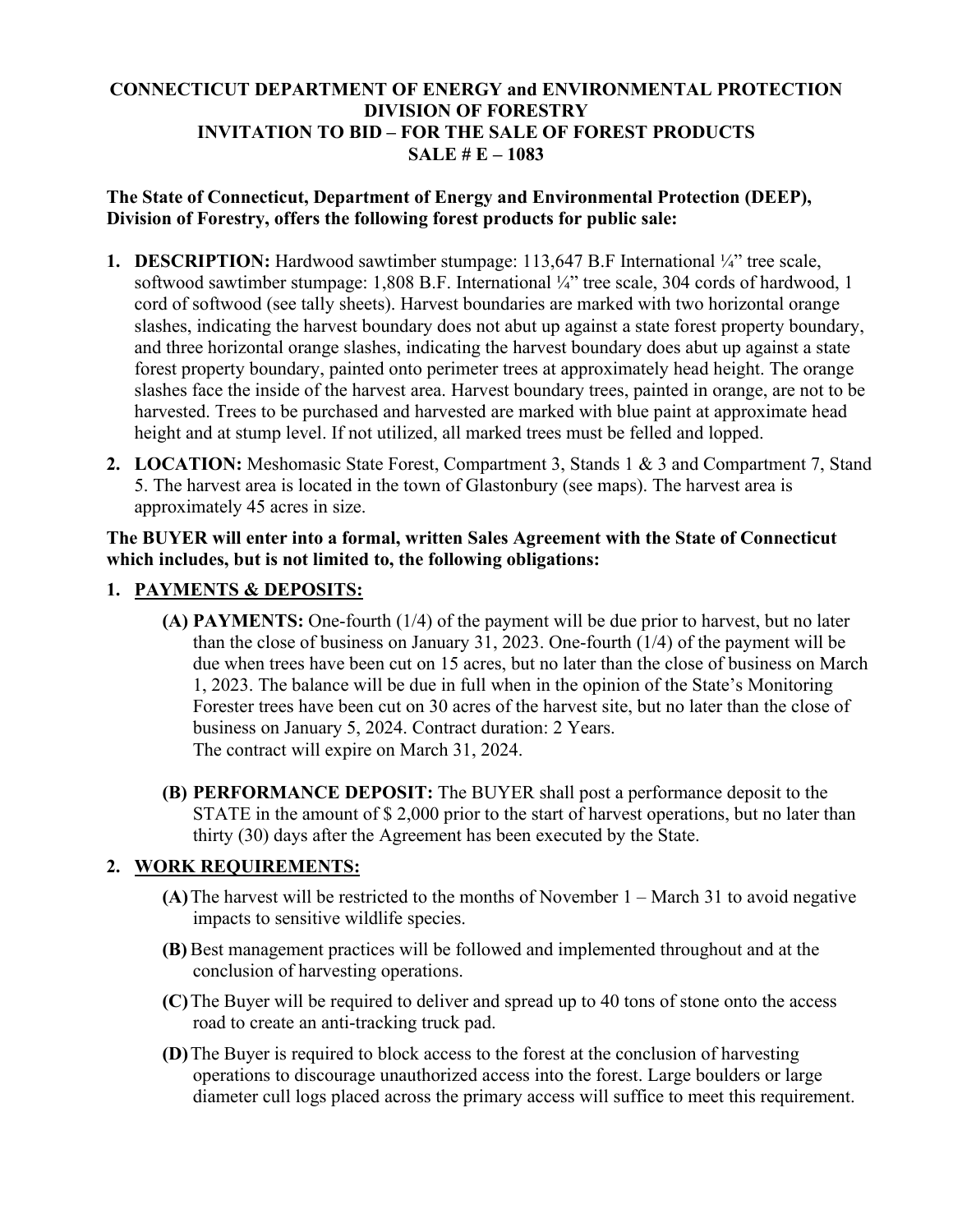**Interested persons may inspect the harvest area** in the company of a DEEP Forester on Friday March 25, 2022 at **9:00 a.m.**

Meet at the end of Windham Road in Glastonbury – OR interested individuals may inspect the harvest area at their convenience. For more information contact DEEP Forester Nathan Piché; cell phone: (860) 306-9597

### **SEALED BIDS MUST BE SUBMITTED NO LATER THAN: Friday, April 8, 2022 at 9 a.m.**

TO SUBMIT A BID, YOU MUST:

- 1. Complete the attached **BID RESPONSE FORM** and seal it in an envelope.
- **2.** Write "**SALE #:E-1083**" on the outside of the envelope.
- **3. Mail or bring the envelope to:**

Connecticut D.E.E.P., Eastern District HQ, Division of Forestry

209 Hebron Road

Marlborough, CT 06447

All information pertaining to payment schedule, work requirements and other agreement specifications may be obtained at the time of the showing or by contacting the DEEP Forester indicated above. **The Bidder has the responsibility to submit their written bid in the required format, utilizing the attached bid response form, by the time and date indicated above.**

The attached tally sheets are estimates only and not a guarantee of board foot or cordwood volume. The State reserves the right to reject any and all bids for any or no reason.

Lutgh R. Mate

 Christopher R. Martin State Forester

The Connecticut Department of Energy and Environmental Protection is an Affirmative Action/Equal Opportunity Employer that is committed to complying with the requirements of the Americans with Disabilities Act. Please contact us at (860) 418-5910 or **[deep.accommodations@ct.gov](mailto:deep.accommodations@ct.gov)** if you: have a disability and need a communication aid or service; have limited proficiency in English and may need information in another language; or if you wish to file an ADA or Title VI discrimination complaint. Any person needing a hearing accommodation may call the State of Connecticut relay number - 711. Requests for accommodations must be made at least two weeks prior to any agency hearing, program or event.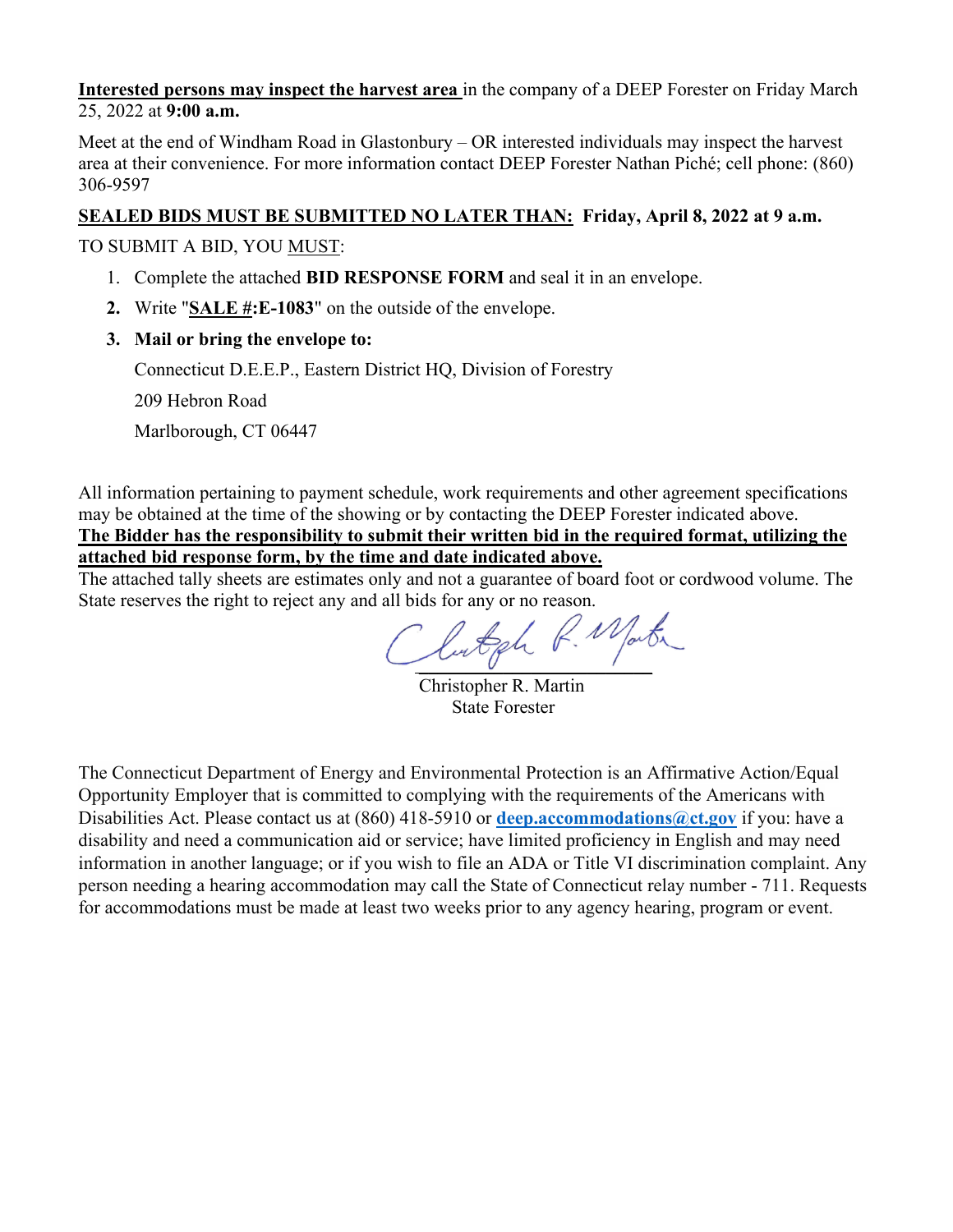|  |  |  |  |  |  | Sale # E - 1083 |  |
|--|--|--|--|--|--|-----------------|--|
|--|--|--|--|--|--|-----------------|--|

| Sale:                                        | -1083                                                                     | <b>Property Name:</b> | Meshomasic State Forest: Diamond Lake Block |  |  |  |  |  |
|----------------------------------------------|---------------------------------------------------------------------------|-----------------------|---------------------------------------------|--|--|--|--|--|
| Type:                                        | <b>Upland Hardwoods</b>                                                   | <b>Marked By:</b>     | Nathan Piché                                |  |  |  |  |  |
| Acres:                                       | November, December 2021 & January 2022<br><b>Date Marked:</b><br>45 Acres |                       |                                             |  |  |  |  |  |
| Tally Form Used: LAKE STATES INT 1/4", FC 78 |                                                                           |                       |                                             |  |  |  |  |  |

| <b>Species</b> | Total   | Total  |         | <b>Red Oak</b> |         | Black oak |          | Scarlet Oak |         | <b>Black Birch</b> |          | Tulip    |              | Red Maple    | Hickory |              |         | White Ash |
|----------------|---------|--------|---------|----------------|---------|-----------|----------|-------------|---------|--------------------|----------|----------|--------------|--------------|---------|--------------|---------|-----------|
| <b>DBH</b>     | # Trees | Volume | # Trees | Volume         | # Trees | Volume    | # Trees  | Volume      | # Trees | Volume             | # Trees  | Volume   | # Trees      | Volume       | # Trees | Volume       | # Trees | Volume    |
| 12             | 158     | 6538   | 14      | 560            | 44      | 1820      | 27       | 1222        | 35      | 1288               | $\Omega$ |          | 9            | 280          |         | 112          |         | 28        |
| 14             | 265     | 18594  | 32      | 2283           | 81      | 6177      | 49       | 3672        | 51      | 2979               |          | 39       | 13           | 741          | 9       | 546          |         | 417       |
| 16             | 152     | 18567  | 37      | 5032           | 45      | 5610      | 20       | 2733        | 12      | 1224               |          | 302      | q            | 636          | 10      | 1102         |         | 927       |
| 18             | 88      | 15374  | 23      | 4519           | 34      | 5723      | 12       | 2259        |         | 408                |          | 340      | 3            | 388          |         | 786          |         | 417       |
| 20             | 59      | 14015  | 13      | 3350           | 30      | 6927      | כ        | 1232        |         | 638                |          | 296      |              | 638          | 0       | <sup>0</sup> |         | 0         |
| 22             | 31      | 10290  | 14      | 4856           | 11      | 3461      |          | 658         |         | 211                | $\Omega$ | 0        |              | 368          | 0       | 0            |         | 368       |
| 24             | 30      | 11596  | 20      | 7705           | 8       | 3009      | $\Omega$ | 0           |         | O.                 |          | 441      | <sup>0</sup> | <sup>0</sup> | 0       | <sup>0</sup> |         | 0         |
| 26             | 12      | 5863   | 8       | 3751           | 4       | 2112      | 0        | 0           |         |                    |          | 0        | 0            |              |         | 0            |         | $\Omega$  |
| 28             | 18      | 9712   | 11      | 6071           | 5       | 2409      | $\Omega$ | 0           | O       |                    |          | 1232     | 0            |              | ŋ       | <sup>0</sup> |         | 0         |
| 30             |         | 3274   |         | 3274           | 0       | $\Omega$  | 0        | 0           | 0       |                    | $\Omega$ | $\Omega$ |              |              | 0       | 0            |         | $\Omega$  |
| $32+$          |         | 1632   |         | 644            | 0       |           | 0        | 0           |         |                    |          | 988      | 0            |              |         | 0            |         | 0         |
| Totals         | 820     | 115455 | 178     | 42045          | 262     | 37248     | 115      | 11776       | 105     | 6748               | 13       | 3638     | 38           | 3051         | 27      | 2546         | 19      | 2157      |
| Avg. BF/Tree   | 141     |        |         | 236            |         | 142       |          | 102         |         | 64                 | 280      |          |              | 80           | 94      |              |         | 114       |

|                   | <b>Hardwood Cordwood</b> |       | <b>Softwood Cordwood</b> |                         |       |  |  |
|-------------------|--------------------------|-------|--------------------------|-------------------------|-------|--|--|
| <b>Size Class</b> | # of Trees               | Cords |                          | Size Class   # of Trees | Cords |  |  |
| < 6"              | 1671                     | 52    | < 6"                     |                         | 0.0   |  |  |
| $7 - 9"$          | 853                      | 57    | $7 - 9"$                 |                         | 0.3   |  |  |
| $10 - 12"$        | 964                      | 147   | $10 - 12"$               |                         | 0.7   |  |  |
| $13 - 18"$        | 89                       | 45    | 13-18"                   | O                       | 0.0   |  |  |
| 19-24"            | 3                        | 3     | 19-24"                   | $\Omega$                | 0.0   |  |  |
| $25" +$           |                          | 0     | $25" +$                  | $\Omega$                | 0.0   |  |  |
| <b>Totals</b>     | 3580                     | 304   | <b>Totals</b>            | q                       |       |  |  |

| Softwood Cordwood              |   |     |  |  |  |  |  |  |
|--------------------------------|---|-----|--|--|--|--|--|--|
| Size Class # of Trees<br>Cords |   |     |  |  |  |  |  |  |
| < 6"                           |   | 0.0 |  |  |  |  |  |  |
| $7 - 9"$                       | 5 | 0.3 |  |  |  |  |  |  |
| $10 - 12"$                     |   | 0.7 |  |  |  |  |  |  |
| $13 - 18"$                     | ŋ | 0.0 |  |  |  |  |  |  |
| $19 - 24"$                     | ŋ | 0.0 |  |  |  |  |  |  |
| $25" +$                        | n | 0.0 |  |  |  |  |  |  |
| <b>Totals</b>                  |   |     |  |  |  |  |  |  |

Page 1 of 3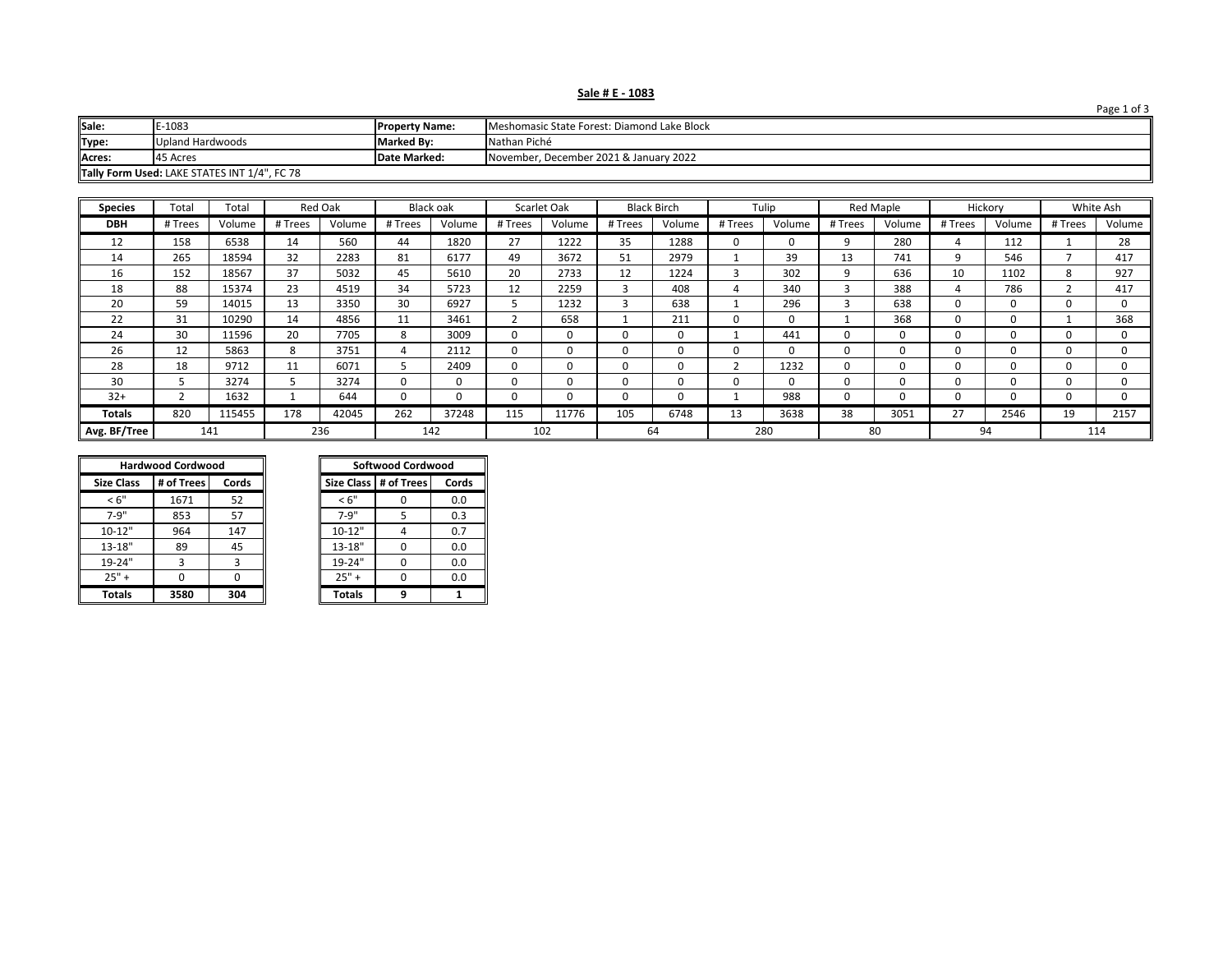| Sale # E - 1083 |  |  |  |  |
|-----------------|--|--|--|--|
|                 |  |  |  |  |

| Sale:                                                                        | E-1083           | <b>Property Name:</b> | Meshomasic State Forest: Diamond Lake Block |  |  |  |  |
|------------------------------------------------------------------------------|------------------|-----------------------|---------------------------------------------|--|--|--|--|
| Type:                                                                        | Upland Hardwoods | <b>Marked By:</b>     | Nathan Piché                                |  |  |  |  |
| Acres:<br>November, December 2021 & January 2022<br>Date Marked:<br>45 Acres |                  |                       |                                             |  |  |  |  |
| Tally Form Used: LAKE STATES INT 1/4", FC 78                                 |                  |                       |                                             |  |  |  |  |

| <b>Species</b> |         | *Red Oak Dead |          | Larch    |          | *Black Oak Dead |          | *White Oak Dead |          | <b>Yellow Birch</b> |          | Red Pine     |         | Aspen    |         | Beech  |         | *Scarlet Oak Dead |
|----------------|---------|---------------|----------|----------|----------|-----------------|----------|-----------------|----------|---------------------|----------|--------------|---------|----------|---------|--------|---------|-------------------|
| <b>DBH</b>     | # Trees | Volume        | # Trees  | Volume   | # Trees  | Volume          | # Trees  | Volume          | # Trees  | Volume              | # Trees  | Volume       | # Trees | Volume   | # Trees | Volume | # Trees | Volume            |
| 12             |         | 148           |          | 84       |          | 270             | ∠        | 112             | э        | 84                  | b        | 390          |         | 112      |         | 28     |         | $\Omega$          |
| 14             |         | 288           |          | 606      |          | 78              |          | 183             | 3        | 156                 | $\Omega$ | $\Omega$     |         | 156      | 4       | 195    |         | 78                |
| 16             |         | 143           |          | 360      |          | 180             | $\Omega$ | $\Omega$        |          | 212                 | $\Omega$ | $\Omega$     |         | 53       |         |        |         | 0                 |
| 18             |         | 466           | 0        | 0        | $\Omega$ | 0               | $\Omega$ | 0               | 0        | 0                   | $\Omega$ | $\Omega$     | 0       | 0        | 0       |        |         | 0                 |
| 20             |         | 467           | 0        | $\Omega$ |          | 296             |          | 171             | 0        | 0                   | $\Omega$ |              | 0       |          |         |        |         | $\Omega$          |
| 22             | 0       | 0             |          | 368      | $\Omega$ | 0               | $\Omega$ | 0               | 0        | 0                   | $\Omega$ | <sup>0</sup> | 0       |          |         |        |         | 0                 |
| 24             |         | 441           | $\Omega$ | $\Omega$ | $\Omega$ | 0               | $\Omega$ | 0               | $\Omega$ | 0                   | $\Omega$ | $\Omega$     | 0       | O        | O       |        |         | $\Omega$          |
| 26             | 0       | 0             |          | 0        | O        | 0               | $\Omega$ | 0               | 0        | 0                   | $\Omega$ | $\Omega$     | 0       |          | 0       |        |         | $\Omega$          |
| 28             | 0       | 0             |          | $\Omega$ |          | 0               | $\Omega$ | $\Omega$        | $\Omega$ | 0                   | $\Omega$ | O            | 0       | ŋ        | 0       |        |         | $\Omega$          |
| 30             | 0       | 0             | $\Omega$ | 0        | $\Omega$ | 0               | $\Omega$ | 0               | 0        | 0                   | $\Omega$ | $\Omega$     | 0       | $\Omega$ |         |        |         | $\Omega$          |
| $32+$          | 0       | 0             |          | 0        | O        | 0               | $\Omega$ | 0               | 0        | 0                   | $\Omega$ | <sup>0</sup> | 0       | $\Omega$ | 0       |        |         | $\Omega$          |
| Totals         | 11      | 1953          | 10       | 1418     | 8        | 824             |          | 466             | 8        | 452                 | b        | 390          |         | 321      |         | 223    |         | 78                |
| Avg. BF/Tree   |         | 178           |          | 142      |          | 103             |          | 93              |          | 57                  |          | 65           |         | 46       |         | 45     |         | 78                |

\* A 4 inch DBH deduction was made on all dead trees marked for harvest.

Page 2 of 3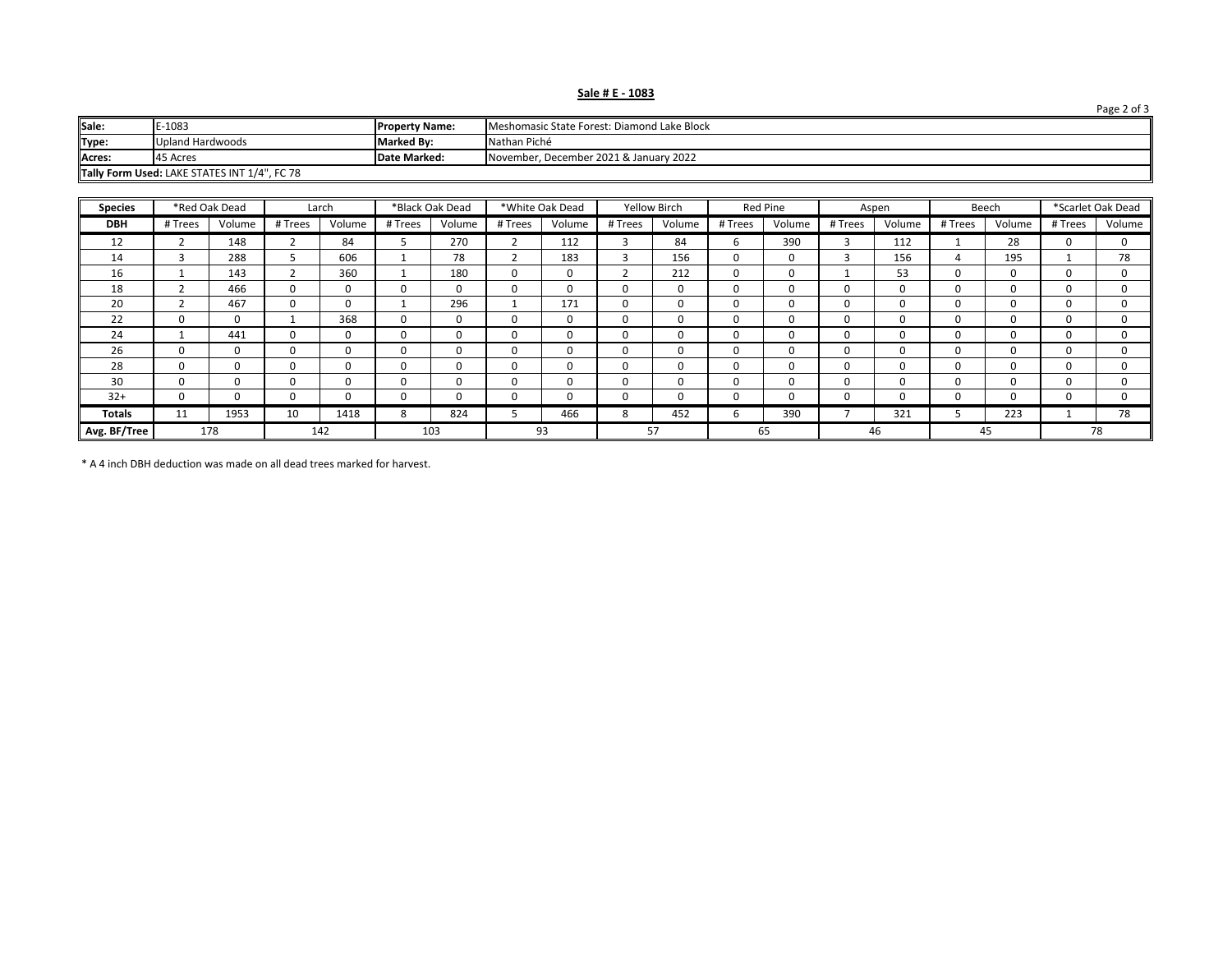**Sale # E - 1083**

| Sale:                                                                        | E-1083           | <b>Property Name:</b> | Meshomasic State Forest: Diamond Lake Block |  |  |  |  |
|------------------------------------------------------------------------------|------------------|-----------------------|---------------------------------------------|--|--|--|--|
| Type:                                                                        | Upland Hardwoods | <b>Marked By:</b>     | Nathan Piché                                |  |  |  |  |
| Acres:<br>Date Marked:<br>November, December 2021 & January 2022<br>45 Acres |                  |                       |                                             |  |  |  |  |
| Tally Form Used: LAKE STATES INT 1/4", FC 78                                 |                  |                       |                                             |  |  |  |  |

| <b>Species</b> |                | Sugar Maple |                | <b>Black Cherry</b> |  |  |
|----------------|----------------|-------------|----------------|---------------------|--|--|
| <b>DBH</b>     | # Trees        | Volume      | # Trees        | Volume              |  |  |
| 12             | 0              | 0           | 0              | 0                   |  |  |
| 14             | 0              | 0           | 0              | 0                   |  |  |
| 16             | 0              | 0           | $\mathbf{1}$   | 53                  |  |  |
| 18             | 1              | 68          | 0              | 0                   |  |  |
| 20             | 0              | 0           | 0              | 0                   |  |  |
| 22             | 0              | 0           | 0              | 0                   |  |  |
| 24             | 0              | 0           | 0              | 0                   |  |  |
| 26             | 0              | 0           | 0              | 0                   |  |  |
| 28             | 0              | 0           | 0              | 0                   |  |  |
| 30             | 0              | 0           | 0              | 0                   |  |  |
| $32+$          | 0              | 0           | 0              | 0                   |  |  |
| <b>Totals</b>  | $\overline{1}$ | 68          | $\overline{1}$ | 53                  |  |  |
| Avg. BF/Tree   |                | 68          | 53             |                     |  |  |

Page 3 of 3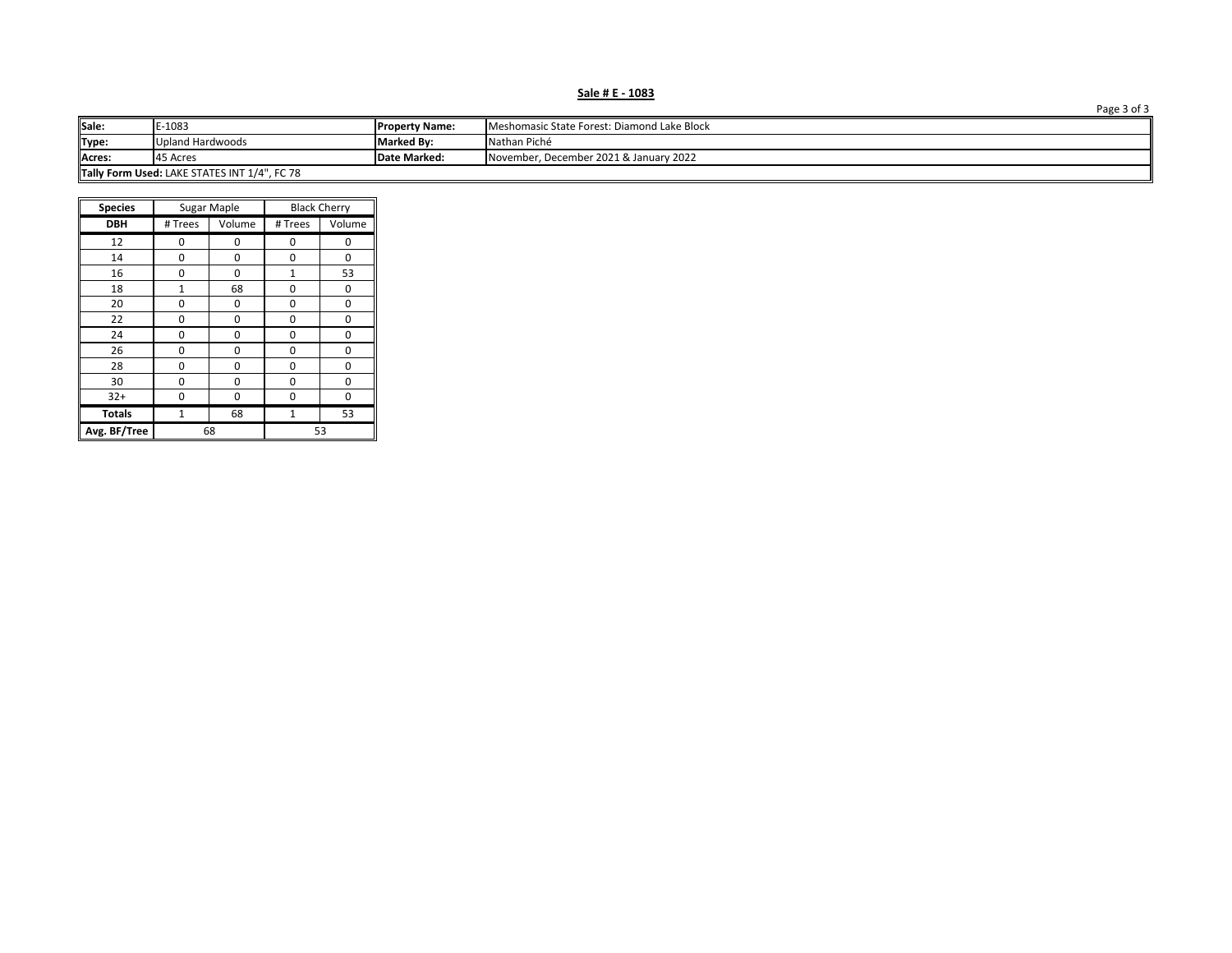

Coordinate System: NAD 1983 State Plane Connecticut FIPS 0600 Feet